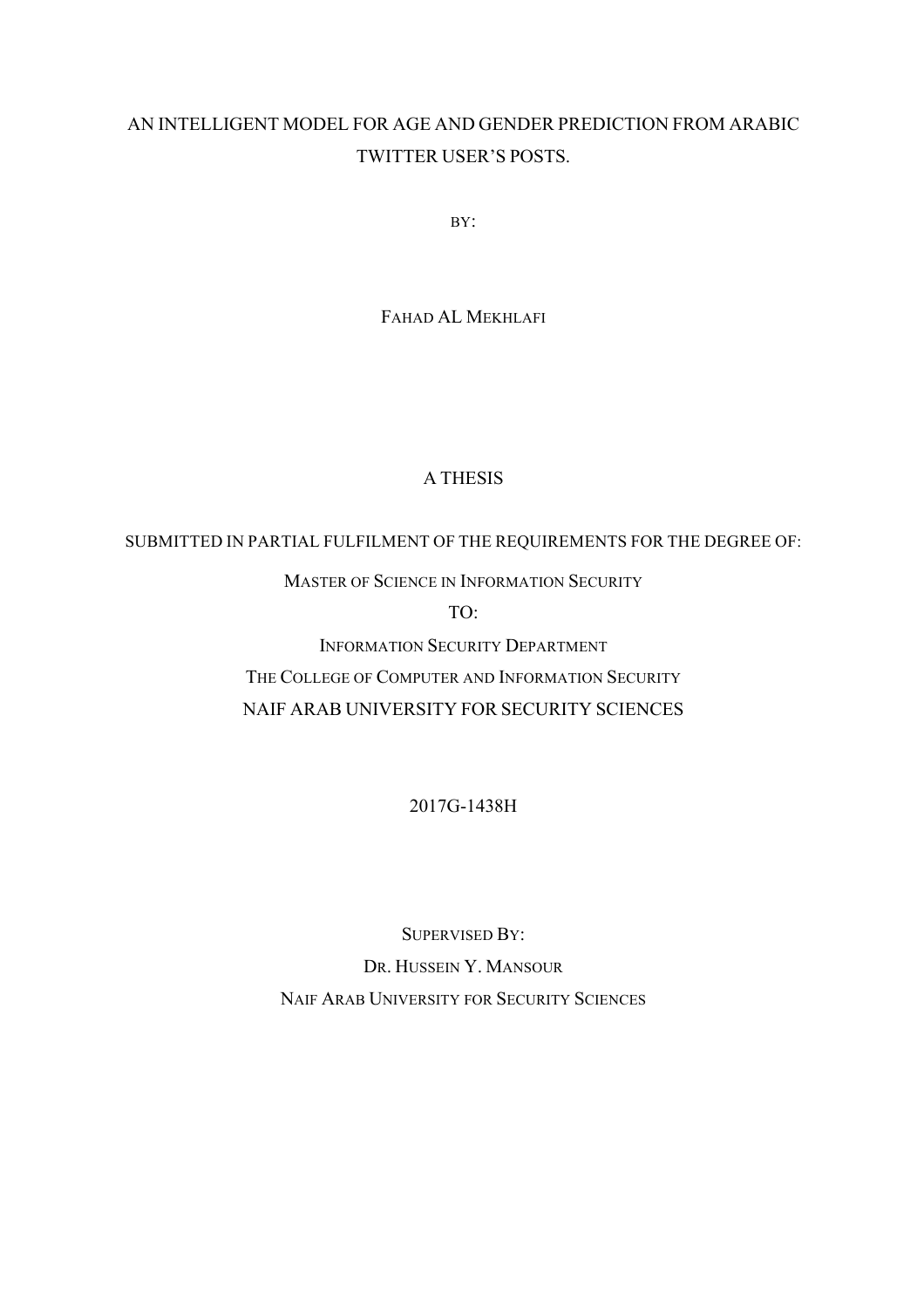## **Table of Contents**

| 1                                                                               |    |
|---------------------------------------------------------------------------------|----|
| 1.1                                                                             |    |
| 1.2                                                                             |    |
| 1.3                                                                             |    |
| 1.4                                                                             |    |
| Enhancing the tweets pre-process phase seeking accuracy enhancement 5<br>1.4.1  |    |
| 1.4.2                                                                           |    |
| Propose new technique to deal with multi label classification problem5<br>1.4.3 |    |
| 1.4.4                                                                           |    |
| 1.4.5                                                                           |    |
| 1.5                                                                             |    |
| 1.6                                                                             |    |
| 1.7                                                                             |    |
| $\overline{2}$                                                                  |    |
| 2.1                                                                             |    |
| 2.2                                                                             |    |
| 2.3                                                                             |    |
| 2.4                                                                             |    |
| 2.4.1                                                                           |    |
| 2.4.2                                                                           |    |
| 2.4.3                                                                           |    |
| 2.5                                                                             |    |
| 2.5.1                                                                           |    |
| 2.5.2                                                                           |    |
| 2.5.3                                                                           |    |
| 2.5.4                                                                           |    |
| 2.6                                                                             |    |
|                                                                                 | 27 |
|                                                                                 |    |
| 2.6.1.2                                                                         |    |
| 2.6.2                                                                           |    |
| 2.6.2.1                                                                         |    |
| 2.6.2.2                                                                         |    |
| 2.6.2.3                                                                         |    |
| 2.6.2.4                                                                         |    |
| 2.7                                                                             |    |
| 2.7.1                                                                           |    |
| 2.7.2                                                                           |    |
| 2.7.3                                                                           |    |
| 2.7.4                                                                           |    |
| 2.7.5                                                                           |    |
| 2.8                                                                             |    |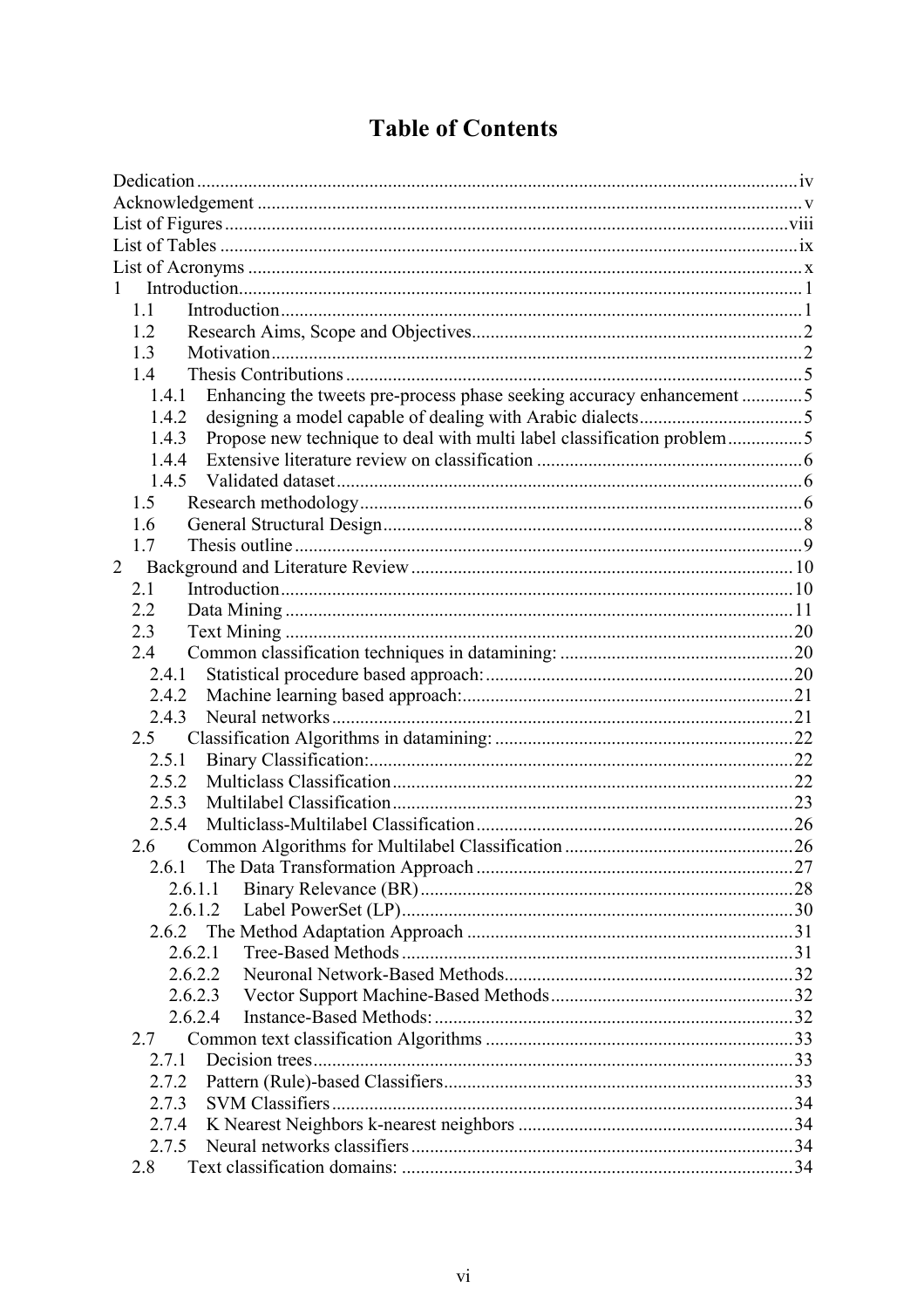|                 | 2.9                                                                              |  |
|-----------------|----------------------------------------------------------------------------------|--|
|                 | 2.10                                                                             |  |
|                 | 2.10.1.1                                                                         |  |
|                 | $1_{-}$                                                                          |  |
|                 | $\mathbf{2}$                                                                     |  |
|                 | 2.10.1.2                                                                         |  |
|                 | 2.10.1.3                                                                         |  |
|                 |                                                                                  |  |
|                 | 2.11                                                                             |  |
|                 | 2.11.1                                                                           |  |
|                 | 2.11.2                                                                           |  |
|                 | 2.11.3                                                                           |  |
| 3               |                                                                                  |  |
|                 | 3.1                                                                              |  |
|                 | 3.2                                                                              |  |
|                 | 3.3                                                                              |  |
|                 |                                                                                  |  |
|                 | 3.3.1.1                                                                          |  |
|                 |                                                                                  |  |
|                 |                                                                                  |  |
|                 |                                                                                  |  |
|                 | 3.4                                                                              |  |
| $4\overline{ }$ | The Adaptation of the Proposed Model to Arabic twitter profiles: A Case Study 80 |  |
|                 | 4.1                                                                              |  |
|                 | 4.2                                                                              |  |
|                 |                                                                                  |  |
|                 | 4.2.2                                                                            |  |
|                 | 4.2.3                                                                            |  |
|                 | 4.2.4                                                                            |  |
|                 | 4.2.5                                                                            |  |
|                 | 4.2.6                                                                            |  |
|                 | 4.2.7                                                                            |  |
| 5 <sup>5</sup>  |                                                                                  |  |
|                 | 5.1                                                                              |  |
|                 | 5.2                                                                              |  |
|                 | 5.3                                                                              |  |
|                 | 5.4                                                                              |  |
| 6               |                                                                                  |  |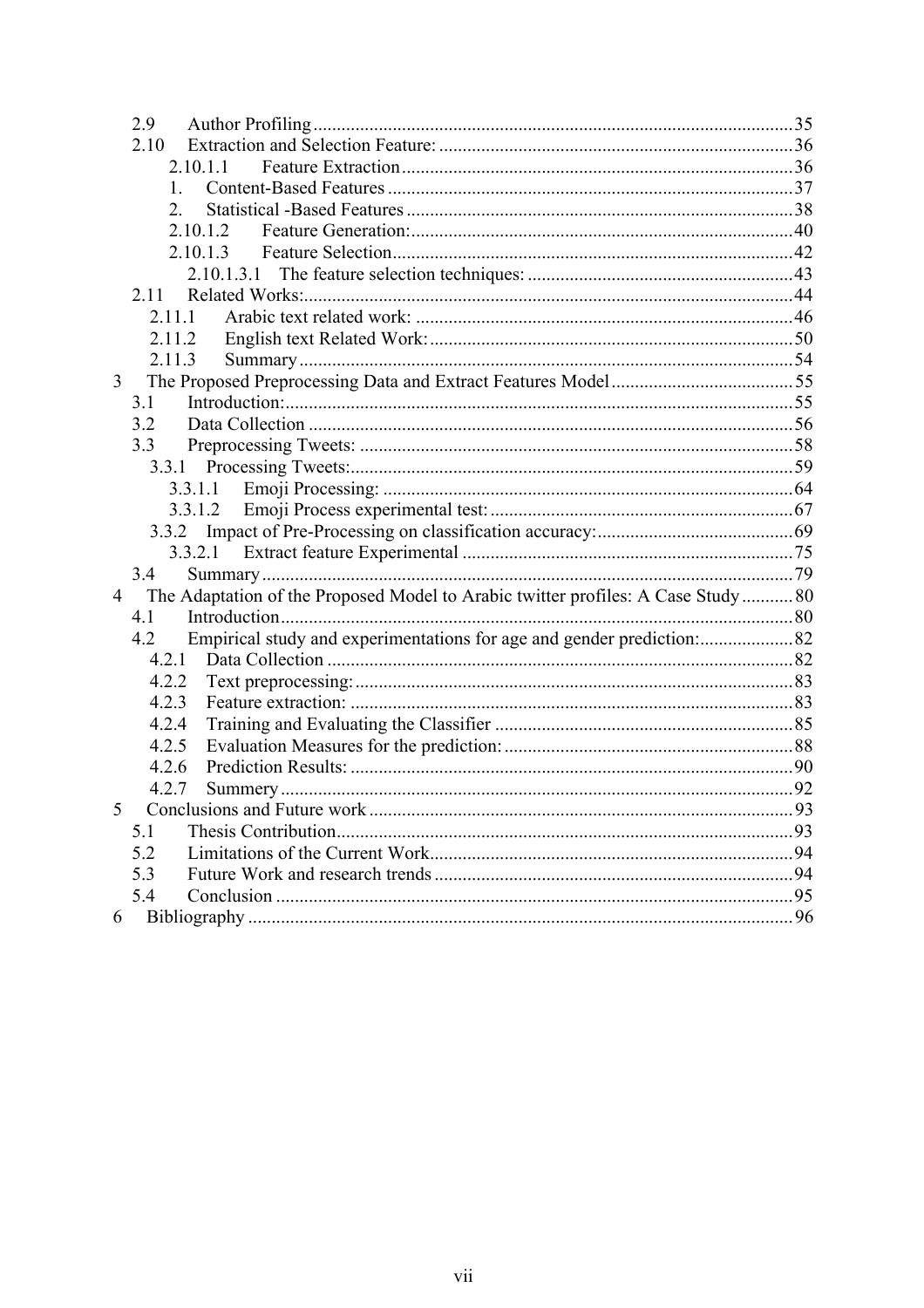# **List of Figures**

| Figure 2.2 . Decision boundaries resulting from some of the best-known learning                |  |
|------------------------------------------------------------------------------------------------|--|
| $models[4]$                                                                                    |  |
| Figure 2.3. Iris species categorization is a classical multiclass classification problem[4]23  |  |
|                                                                                                |  |
| Figure 2.5. Categorization of representative multi-label learning algorithms being reviewed 27 |  |
|                                                                                                |  |
|                                                                                                |  |
|                                                                                                |  |
|                                                                                                |  |
|                                                                                                |  |
|                                                                                                |  |
|                                                                                                |  |
|                                                                                                |  |
|                                                                                                |  |
| Figure 3.8 No. of Attributes of Original, Emoji Dictionary and Removing Emoji  68              |  |
| Figure 3.9 No. of attributes of Original, Emoji Dictionary and Removing Emoji  68              |  |
|                                                                                                |  |
| Figure 3.11. Original tweets file before processing by Tweets Preprocessing Model  70          |  |
|                                                                                                |  |
|                                                                                                |  |
|                                                                                                |  |
|                                                                                                |  |
|                                                                                                |  |
|                                                                                                |  |
|                                                                                                |  |
|                                                                                                |  |
|                                                                                                |  |
|                                                                                                |  |
|                                                                                                |  |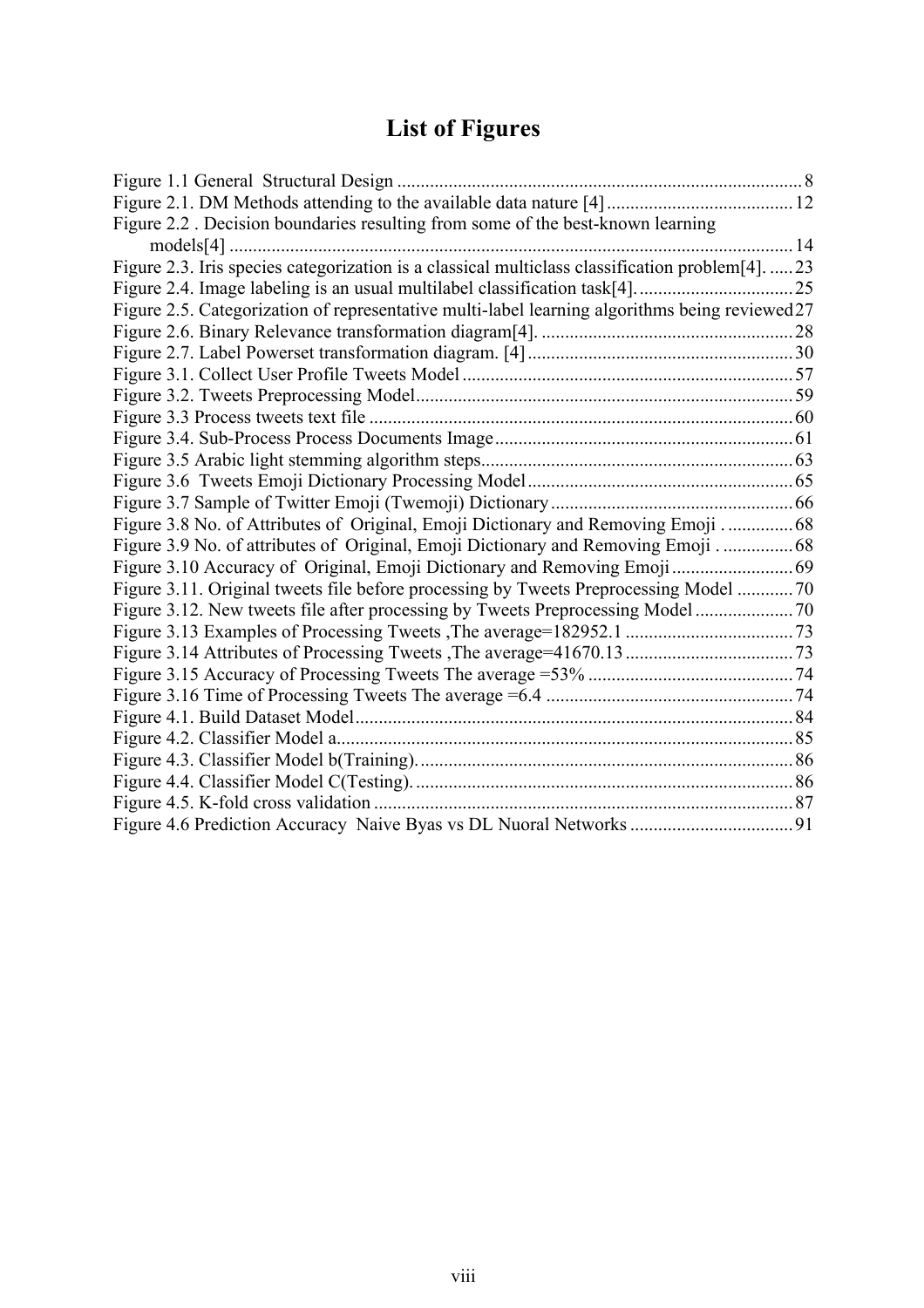### **List of Tables**

| Table 3.2 Accuracy, Example and Attributes Result Using Emoji Dictionary  67         |      |
|--------------------------------------------------------------------------------------|------|
|                                                                                      | .72  |
|                                                                                      | . 75 |
|                                                                                      | .76  |
| 76 Table 3.6 Example Of Term Frequency In Twitter Dataset For User Profile           |      |
| Table 3.7 Example of Inverse Document Frequency (IDF) In Twitter Dataset For User    |      |
| Profile.                                                                             | .76  |
| Table 3.8 Example of Term Frequency - Inverse Document Frequency (TF-IDF) In Twitter |      |
| Dataset For User Profile.                                                            | 77   |
| Table 3.9 Example of Binary Term Occurrence of Twitter Dataset For User Profile      | .78  |
|                                                                                      |      |
|                                                                                      | .82  |
|                                                                                      |      |
| 19292 Table 4.3 Accuracy Precision and Recall Using Deep Learning Neural Networks    |      |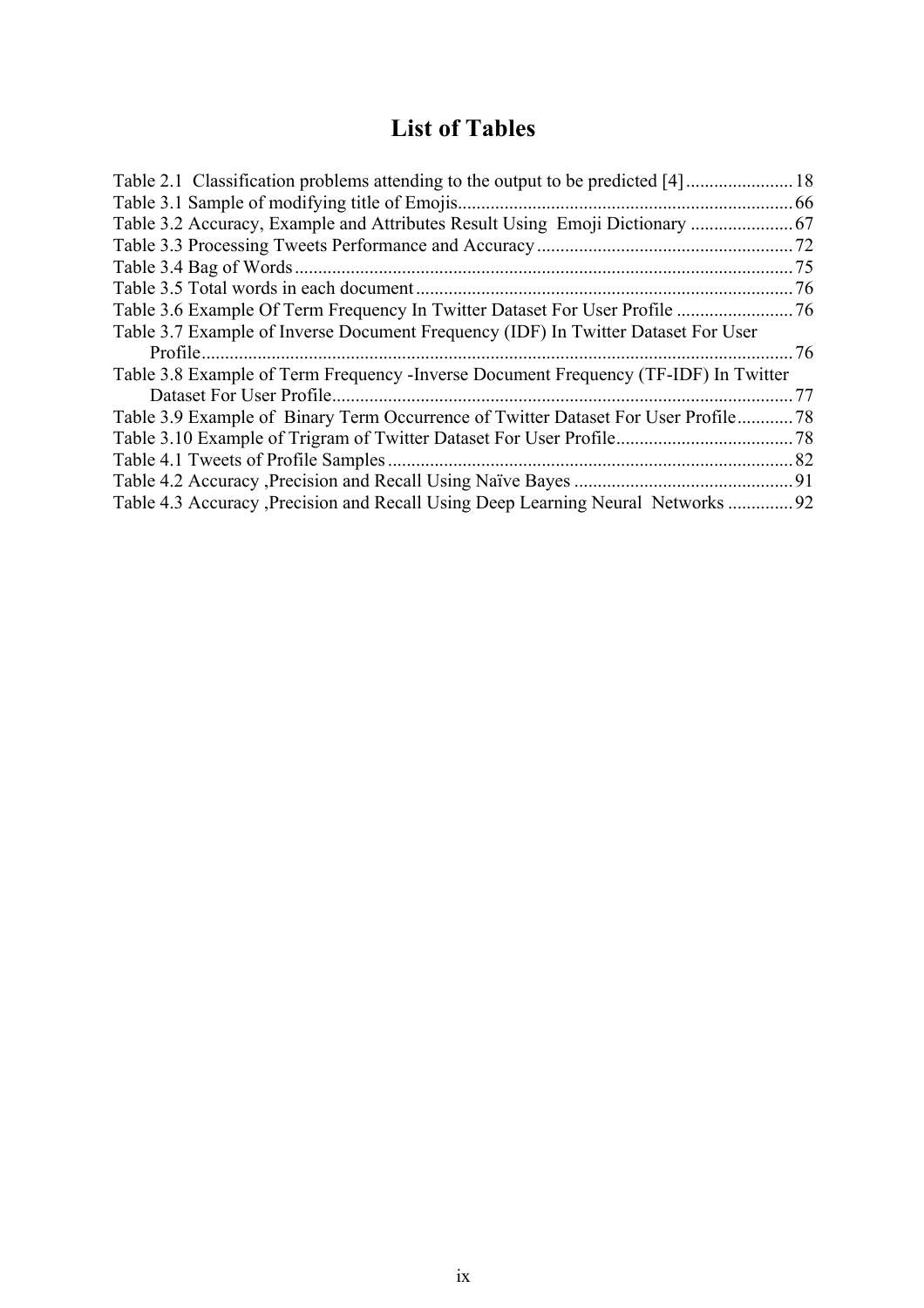# **List of Acronyms**

| <b>Acronyms</b> | <b>Details</b>                      |
|-----------------|-------------------------------------|
| <b>ANN</b>      | <b>Artificial Neural Networks.</b>  |
| <b>URL</b>      | Uniform Resource Locator.           |
| <b>KDD</b>      | Knowledge Discovery and Data Mining |
| AI              | Artificial Intelligent.             |
| ML              | Machine Learning.                   |
| DL              | Deep Learning.                      |
| <b>DM</b>       | Data Mining.                        |
| <b>KNN</b>      | K Nearest Neighbors.                |
| <b>SVM</b>      | <b>Support Vector Machines</b>      |
| <b>SVN</b>      | Support Vector Network.             |
| <b>LIBSVM</b>   | Library for Support Vector Machine. |
| <b>OVA</b>      | One-Vs-All.                         |
| <b>OVO</b>      | One-Vs-One.                         |
| <b>MDs</b>      | Multilabel Datasets.                |
| <b>MC</b>       | Multilabel Classification.          |
| <b>MLP</b>      | Multilabel Prediction.              |
| DT              | Data Transformations.               |
| <b>BR</b>       | Binary Relevance.                   |
| LP              | Label PowerSet.                     |
| <b>RPC</b>      | Ranking by Pairwise Comparison.     |
| <b>CLR</b>      | Calibrated Label Ranking.           |
| <b>MEKA</b>     | Multi-label Extension to WEKA.      |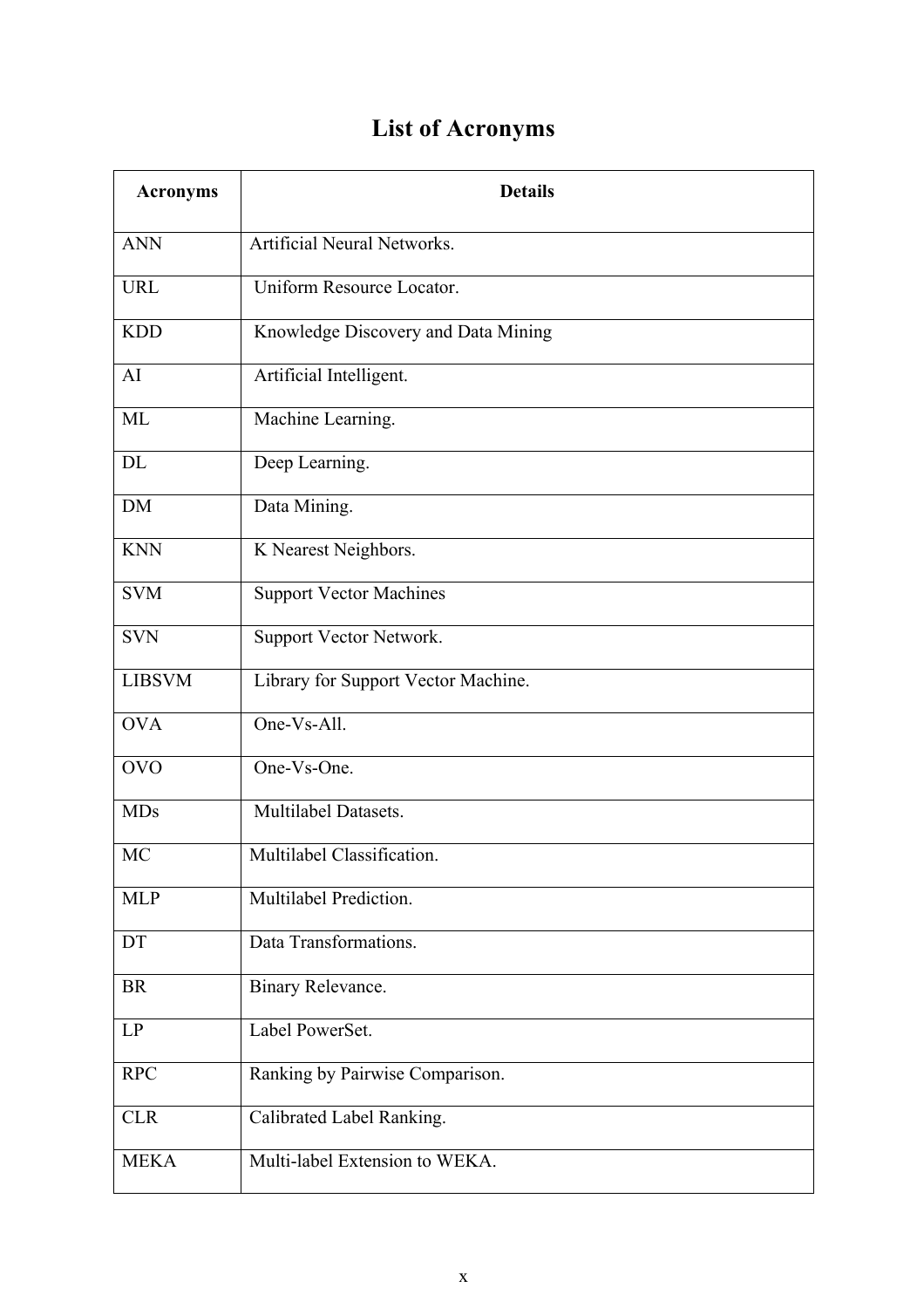| <b>Acronyms</b>  | <b>Details</b>                                      |
|------------------|-----------------------------------------------------|
| <b>WEKA</b>      | Waikato Environment for Knowledge Analysis.         |
| LC               | Label Calibration.                                  |
| <b>RT</b>        | Ranking and Threshold.                              |
| <b>TC</b>        | Text Classification.                                |
| NB               | Naïve Bays                                          |
| ML               | Multi Label                                         |
| <b>MFCC</b>      | Mel-Frequency Cepstral Coefficients.                |
| <b>SFM</b>       | Spectral Flatness Measure.                          |
| <b>RBFKernel</b> | Radial Basis Function Kernel.                       |
| <b>LIBINAR</b>   | Library for Large Linear Classification             |
| <b>TF-IDF</b>    | Term Frequency-Inverse Document Frequency           |
| <b>HTML</b>      | Hyper Text Markup Language                          |
| <b>Ws</b>        | Slang Word.                                         |
| <b>LIWC</b>      | Words Linguistic Inquiry and Word Count dictionary. |
| <b>BoW</b>       | Bag of words.                                       |
| TF               | Term Frequency.                                     |
| <b>TO</b>        | Term Occurrences.                                   |
| <b>BTO</b>       | Binary Term Occurrences.                            |
| <b>VSM</b>       | Vector Space Model.                                 |
| <b>ARI</b>       | Automated Readability Index.                        |
| <b>CLI</b>       | The Coleman-Liau Index.                             |
| <b>RIX</b>       | The Rix Readability Index.                          |
| <b>NLP</b>       | Natural Languages Processing.                       |